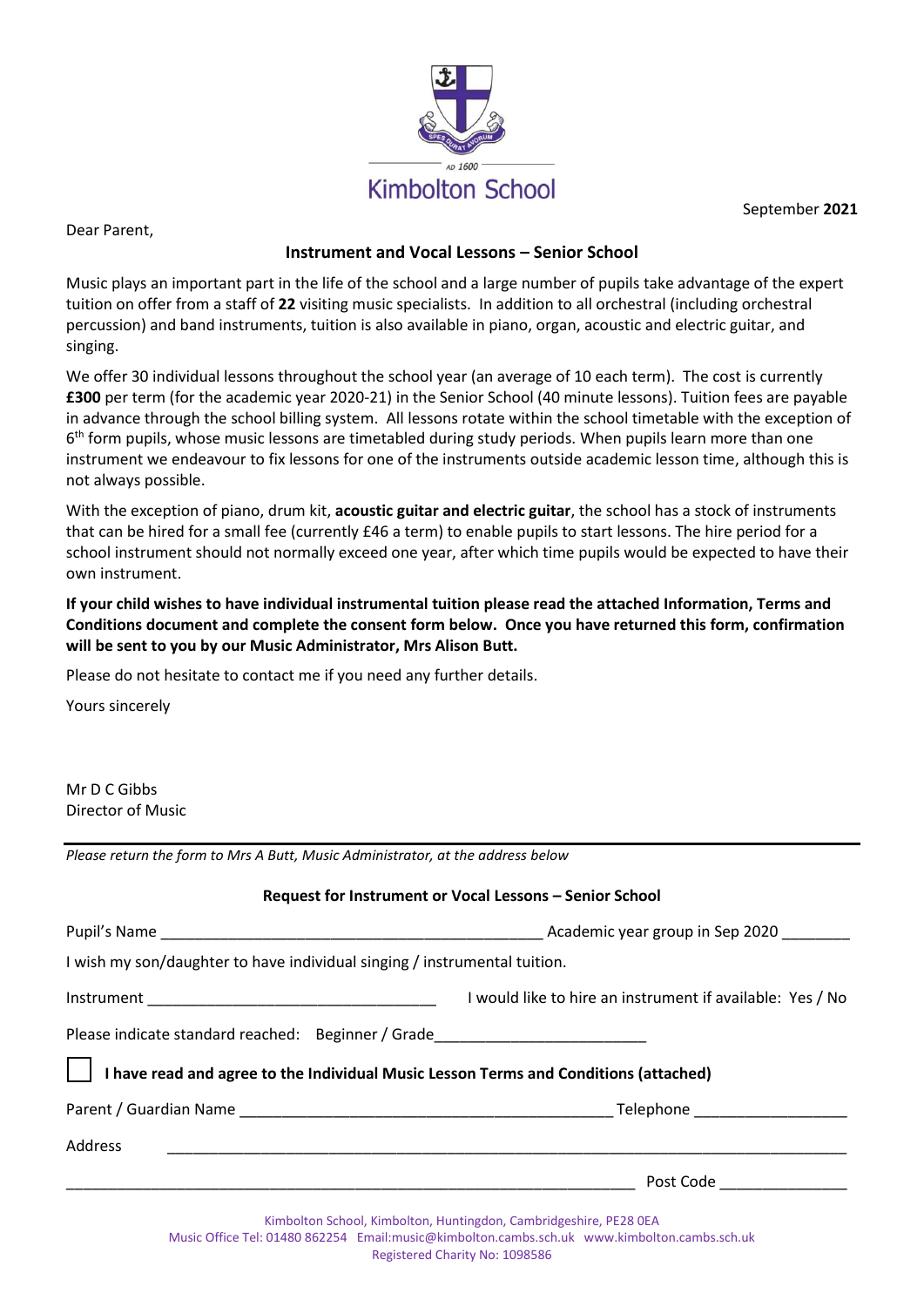

# *Senior School Individual Music Lessons: Information, Terms and Conditions (Revised September 2012)*

*Many of the daily queries received by the Music Office are answered in this document. Please take the time to read it carefully. The take up of instrumental lessons is regarded as implicit acceptance of the conditions under which lessons are offered.*

# *Time & Place*

*All lessons take place in the Music School at a time set by the teacher. As far as possible teachers will avoid scheduling music lessons during trips, tests, sporting activities and other school commitments as published in the school calendar. However, pupils are responsible for informing their music teacher of the times and dates of any school or private commitment which may affect timetabling of a music lesson. A minimum of two weeks' written notice is required otherwise lessons may still be scheduled and charged. Notice can be given by completing a green absence notification slip, available by the timetable board. Slips should be submitted to the Music Office.*

#### *Lesson Rota*

*Music lessons are arranged on a rotational basis across the school day. Please note that we will not accommodate parental requests for specific lesson times. Music lessons are 40 minutes long and are arranged so that a pupil never misses an entire academic lesson. Teachers will rotate lesson times so that the same music lesson slot will not be repeated within any six-week period. Pupils are expected to excuse themselves from their appropriate academic lesson at least 24 hours in advance and are expected to catch up on any work missed.* 

# *Fixed Lessons*

*6 th form pupils will be timetabled outside the academic timetable, either during a study period, lunchtime or before or after school. Music teachers will endeavour, but cannot guarantee, to fix lessons for pupils below these years only when a second or third instrument/singing lessons is taken up.* 

# *Lesson Quota*

*The Music Department contracts to teach 30 lessons over the academic year and you will be billed for 10 each term. Because of the varying lengths of terms, pupils often receive more than 10 lessons in the Autumn Term and less in the short Summer Term. At the end of the Summer Term the actual number of lessons taught is confirmed and you will receive a refund if your son or daughter has received less than 30 lessons for which you have paid.*

#### *Notice to Discontinue*

*Notice to discontinue lessons must be given in writing (which includes e-mail) to the Music School office by the close of school before the half term break and lessons will stop at the end of that block of 10 lessons. Notice given any later than this will be deemed to apply to the following term (ie block of 10 lessons). The same terms of notice apply when a pupil changes instrument or teacher.*

#### *Missed Lessons*

*All absences are charged for including those due to illness, medical appointments and travel delays. For queries regarding the arrangements of long-term illnesses, please contact the Director of Music as soon as possible. For absences beyond your control, your music lesson fees may be recovered by your school fees insurance. Should a lesson have to be cancelled by the teacher, the teacher will arrange to carry that lesson forward to a later date or to credit the appropriate fee. Where an unexpected clash arises after the music timetable has been set for the forthcoming week the music lesson takes priority. If a pupil fails to turn up for 2 consecutive lessons the teacher will telephone to let you know. Where a pupil is in school but unable to play their instrument due to injury (eg sprained wrist) they are still expected to attend lessons and will work on aural and theory.*